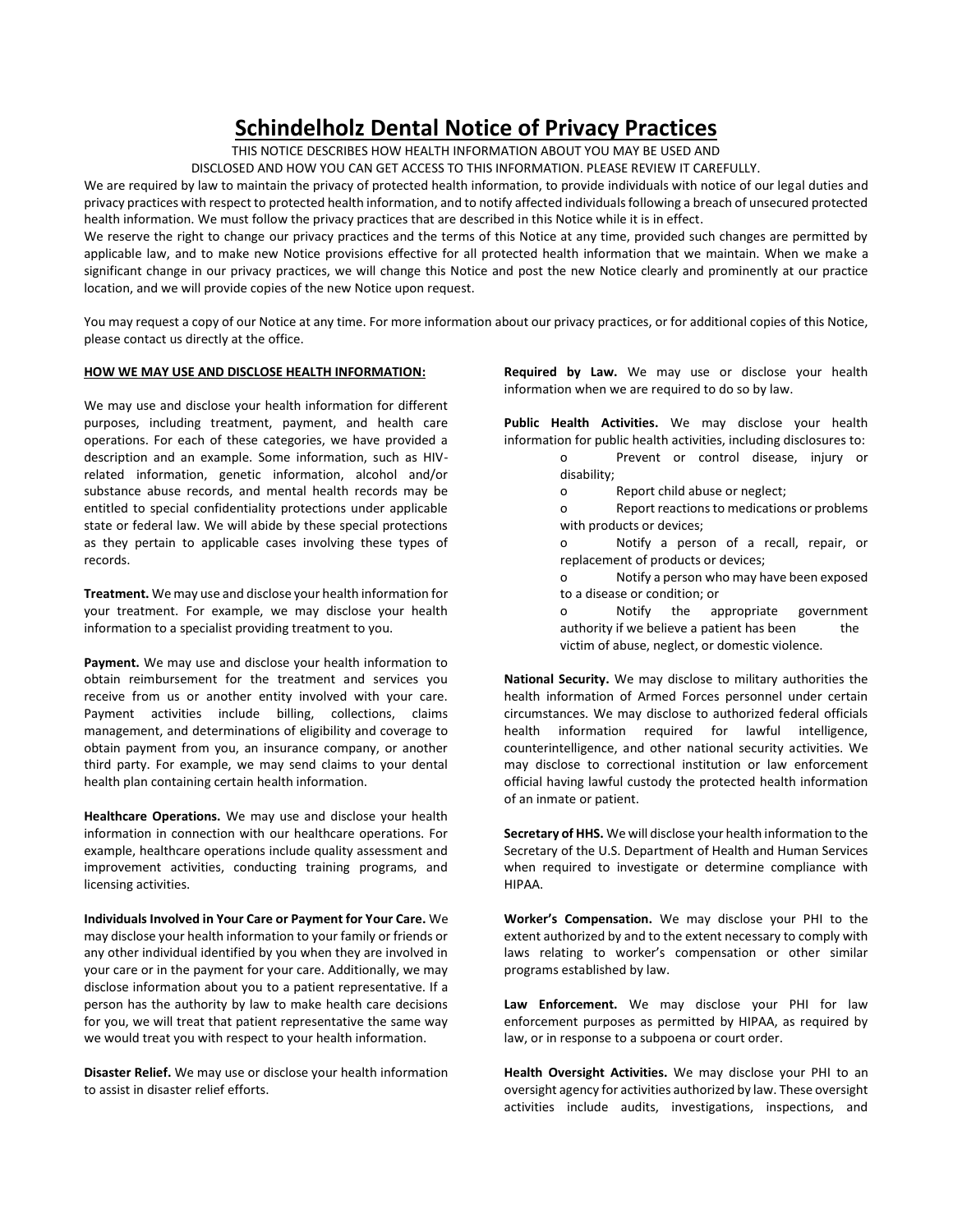credentialing, as necessary for licensure and for the government to monitor the health care system, government programs, and compliance with civil rights laws.

**Judicial and Administrative Proceedings.** If you are involved in a lawsuit or a dispute, we may disclose your PHI in response to a court or administrative order. We may also disclose health information about you in response to a subpoena, discovery request, or other lawful process instituted by someone else involved in the dispute, but only if efforts have been made, either by the requesting party or us, to tell you about the request or to obtain an order protecting the information requested.

**Research.** We may disclose your PHI to researchers when their research has been approved by an institutional review board or privacy board that has reviewed the research proposal and established protocols to ensure the privacy of your information.

**Coroners, Medical Examiners, and Funeral Directors.** We may release your PHI to a coroner or medical examiner. This may be necessary, for example, to identify a deceased person or determine the cause of death. We may also disclose PHI to funeral directors consistent with applicable law to enable them to carry out their duties.

**Fundraising.** We may contact you to provide you with information about our sponsored activities, including fundraising programs, as permitted by applicable law. If you do not wish to receive such information from us, you may opt out of receiving the communications.

#### **Other Uses and Disclosures of PHI**

Your authorization is required, with a few exceptions, for disclosure of psychotherapy notes, use or disclosure of PHI for marketing, and for the sale of PHI. We will also obtain your written authorization before using or disclosing your PHI for purposes other than those provided for in this Notice (or as otherwise permitted or required by law). You may revoke an authorization in writing at any time. Upon receipt of the written revocation, we will stop using or disclosing your PHI, except to the extent that we have already taken action in reliance on the authorization.

#### **Your Health Information Rights**

**Access.** You have the right to look at or get copies of your health information, with limited exceptions. You must make the request in writing. You may obtain a form to request access by using the contact information listed at the end of this Notice. You may also request access by sending us a letter to the address at the end of this Notice. If you request information that we maintain on paper, we may provide photocopies. If you request information that we maintain electronically, you have the right to an electronic copy. We will use the form and format you request if readily producible. We will charge you a reasonable cost-based fee for the cost of supplies and labor of copying, and for postage if you want copies mailed to you. Contact us using the information listed at the end of this Notice for an explanation of our fee structure.

If you are denied a request for access, you have the right to have the denial reviewed in accordance with the requirements of applicable law.

**Disclosure Accounting.** With the exception of certain disclosures, you have the right to receive an accounting of disclosures of your health information in accordance with applicable laws and regulations. To request an accounting of disclosures of your health information, you must submit your request in writing to the Privacy Official. If you request this accounting more than once in a 12-month period, we may charge you a reasonable, cost-based fee for responding to the additional requests.

**Right to Request a Restriction.** You have the right to request additional restrictions on our use or disclosure of your PHI by submitting a written request to the Privacy Official. Your written request must include (1) what information you want to limit, (2) whether you want to limit our use, disclosure or both, and (3) to whom you want the limits to apply. We are not required to agree to your request except in the case where the disclosure is to a health plan for purposes of carrying out payment or health care operations, and the information pertains solely to a health care item or service for which you, or a person on your behalf (other than the health plan), has paid our practice in full.

**Alternative Communication.** You have the right to request that we communicate with you about your health information by alternative means or at alternative locations. You must make your request in writing. Your request must specify the alternative means or location, and provide satisfactory explanation of how payments will be handled under the alternative means or location you request. We will accommodate all reasonable requests. However, if we are unable to contact you using the ways or locations you have requested we may contact you using the information we have.

**Amendment.** You have the right to request that we amend your health information. Your request must be in writing, and it must explain why the information should be amended. We may deny your request under certain circumstances. If we agree to your request, we will amend your record(s) and notify you of such. If we deny your request for an amendment, we will provide you with a written explanation of why we denied it and explain your rights.

**Right to Notification of a Breach**. You will receive notifications of breaches of your unsecured protected health information as required by law.

**Electronic Notice.** You may receive a paper copy of this Notice upon request, even if you have agreed to receive this Notice electronically on our Web site or by electronic mail (e-mail).